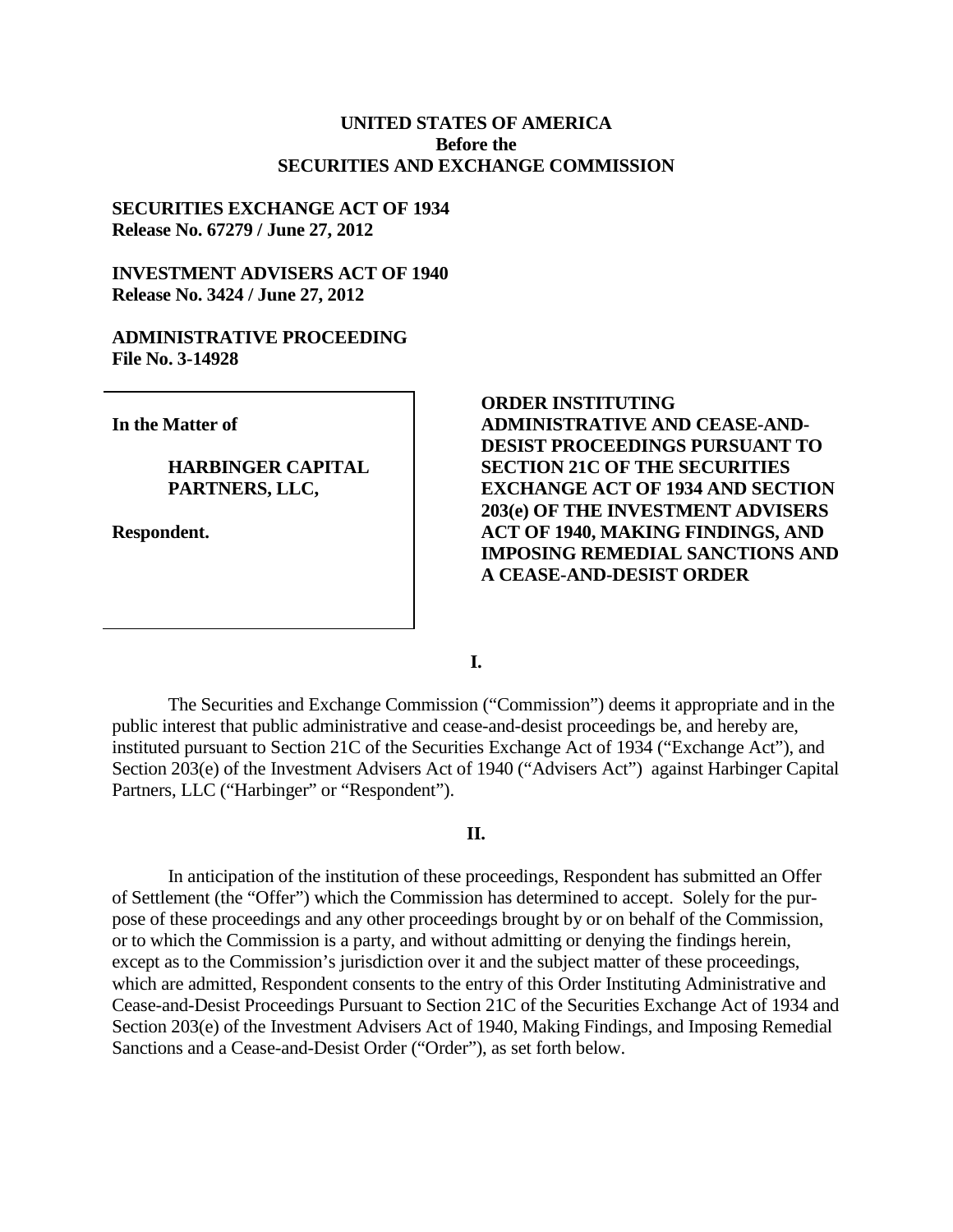### **III.**

On the basis of this Order and Respondent's Offer, the Commission finds<sup>[1](#page-1-0)</sup> that:

## **Summary**

1. These proceedings arise out of three violations of Rule 105 of Regulation M of the Exchange Act by Harbinger, an investment adviser and hedge fund manager located in New York, New York. Rule 105 prohibits buying an equity security made available through a public offering, conducted on a firm commitment basis, from an underwriter or broker or dealer participating in the offering after having sold short the same security during the restricted period as defined therein.

2. Between April and June 2009, Harbinger purchased shares in three public offerings after having sold the same securities short during the restricted period. Harbinger's conduct resulted in unlawful profits of approximately \$857,950.

3. After an inquiry from the Commission, Harbinger self-reported two of the violative transactions.

4. During the relevant period, Harbinger provided no training to its employees concerning Rule 105, and it did not have any policies, procedures and controls in place sufficient to prevent or detect violations of Rule 105.

## **Respondent**

5. Harbinger is a limited liability company organized in Delaware and based in New York, New York. Harbinger registered as an investment adviser with the Commission in March 2012. During the relevant time period, Harbinger managed a number of private investment funds, including Harbinger Capital Partners Master Fund I, Ltd. ("HCP Fund I"). Harbinger effected the trades that are the subject of these proceedings on behalf of HCP Fund I.

# **Legal Framework**

6. Rule 105 prohibits short selling securities during a restricted period and then purchasing the same securities in a public offering. 17 C.F.R. § 242.105. *See Short Selling in Connection with a Public Offering,* Rel. No. 34-56206, 72 Fed. Reg. 45094 (Aug. 10, 2007)(effective Oct. 9, 2007). The Rule 105 restricted period is the shorter of the period: (1) beginning five business days before the pricing of the offered securities and ending with such pricing; or (2) beginning with the initial filing of a registration statement or notification on Form 1-A or Form 1-E and ending with pricing. "The goal of Rule 105 is to promote offering prices that are based upon open market prices determined by supply and demand rather than artificial forces." *Final Rule: Short Sales*, Release No. 34-50103 (July 28, 2004; effective September 7, 2004). Because the Rule is prophylactic in nature, its prohibitions apply irrespective of a short seller's intent.

<span id="page-1-0"></span> <sup>1</sup> The findings herein are made pursuant to Respondent's Offer of Settlement and are not binding on any other person or entity in this or any other proceeding.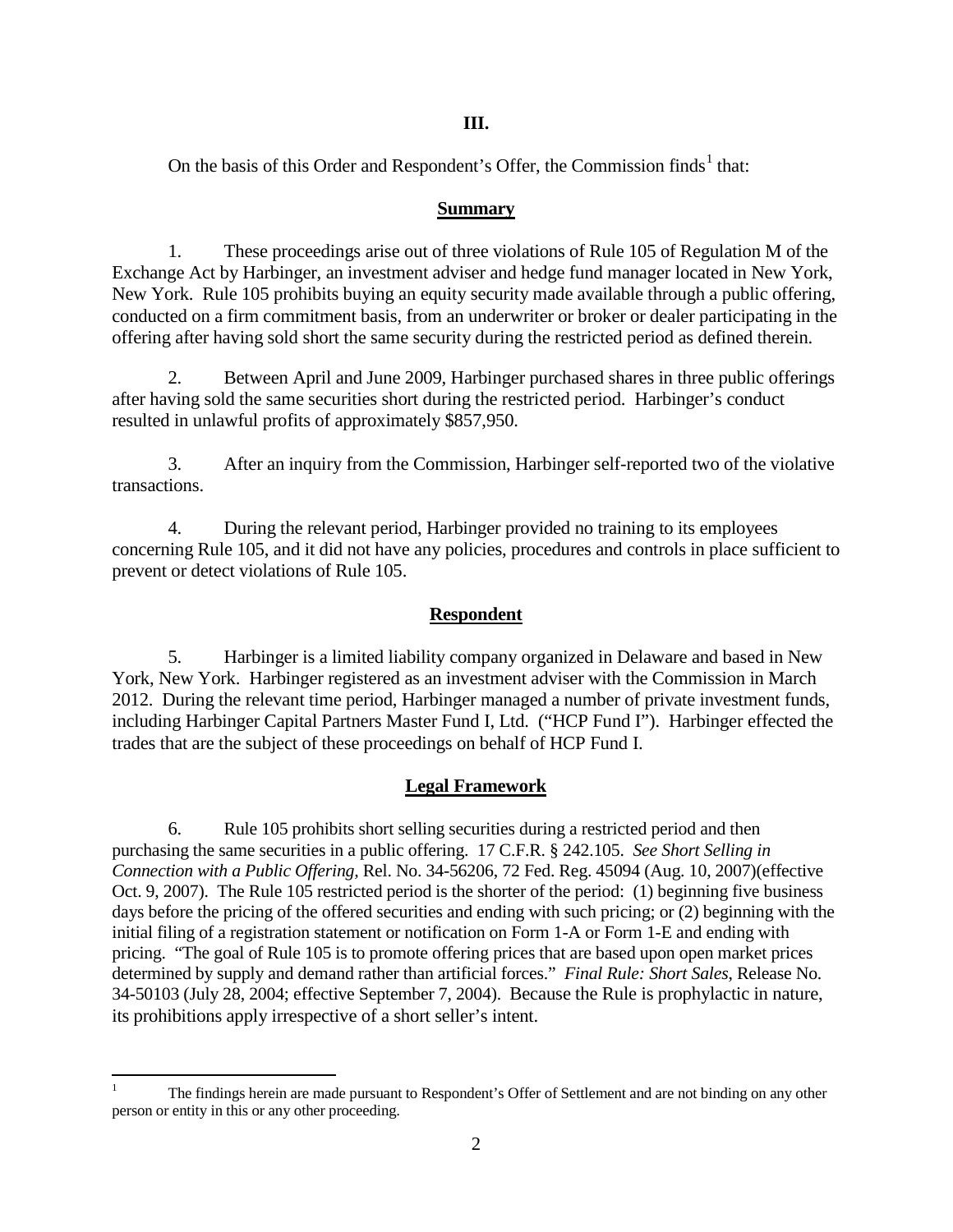## **Harbinger's Transactions**

7. On April 23, 2009, Harbinger sold a total of one million shares of U.S. Steel Corp. ("U.S. Steel") common stock short at prices ranging from \$27.1825 to \$27.71 per share. On April 27, 2009, Harbinger shorted another 500,000 shares of U.S. Steel at \$27.4693 per share. On April 28, 2009, U.S. Steel announced the pricing of a follow-on offering of 23.6 million shares of its common stock at \$25.50 per share. Harbinger received an allocation of 300,000 shares in this offering. Harbinger's profit on these transactions was \$570,150.

8. On June 4, 2009, Harbinger sold 200,000 shares of the common stock of Western Refining, Inc. ("Western Refining") short at a price of \$9.939 per share. Prior to the opening of the market on June 5, 2009, Western Refining announced the pricing of a follow-on offering of 20 million shares of its common stock at \$9.00 per share. Harbinger received an allocation of 1,510,000 shares in this offering. The difference between Harbinger's proceeds from the short sale of 200,000 shares of Western Refining stock and the cost of 200,000 shares acquired in the offering was \$187,800. Thus, Harbinger's profit on these transactions was \$187,800.

9. On June 11, 2009, Harbinger sold 100,000 shares of the common stock of Vulcan Materials, Inc. ("Vulcan Materials") short at a price of \$42.00 per share. After the close of business that day, Vulcan Materials announced the pricing of a follow-on offering of 11.5 million shares of its common stock at \$41.00 per share. Harbinger received an allocation of 100,000 shares in this offering. Harbinger's profit on the transactions was \$100,000.

## **Violations of Rule 105 of Regulation M**

10. As a result of the conduct described above, Harbinger willfully violated Rule 105 of Regulation M under the Exchange Act on three separate occasions.<sup>[2](#page-2-0)</sup>

11. In total, Harbinger's violations of Rule 105 resulted in profits of \$857,950.

## **Harbinger's Remedial Efforts**

12. After Harbinger learned of its Rule 105 violations, it voluntarily provided training to its employees on Regulation M, and developed and implemented policies, procedures and controls to prevent or detect future Rule 105 violations. In determining to accept the Offer, the Commission considered Harbinger's remedial efforts and the cooperation it afforded the Commission staff in the investigation.

<span id="page-2-0"></span><sup>&</sup>lt;sup>2</sup> A willful violation of the securities laws means merely "that the person charged with the duty knows what he is doing.'" *Wonsover v. SEC*, 205 F.3d 408, 414 (D.C. Cir. 2000) (quoting *Hughes v. SEC*, 174 F.2d 969, 977 (D.C. Cir. 1949)). There is no requirement that the actor "'also be aware that he is violating one of the Rules or Acts.'" *Id.*  (quoting *Gearhart & Otis, Inc. v. SEC*, 348 F.2d 798, 803 (D.C. Cir. 1965)).